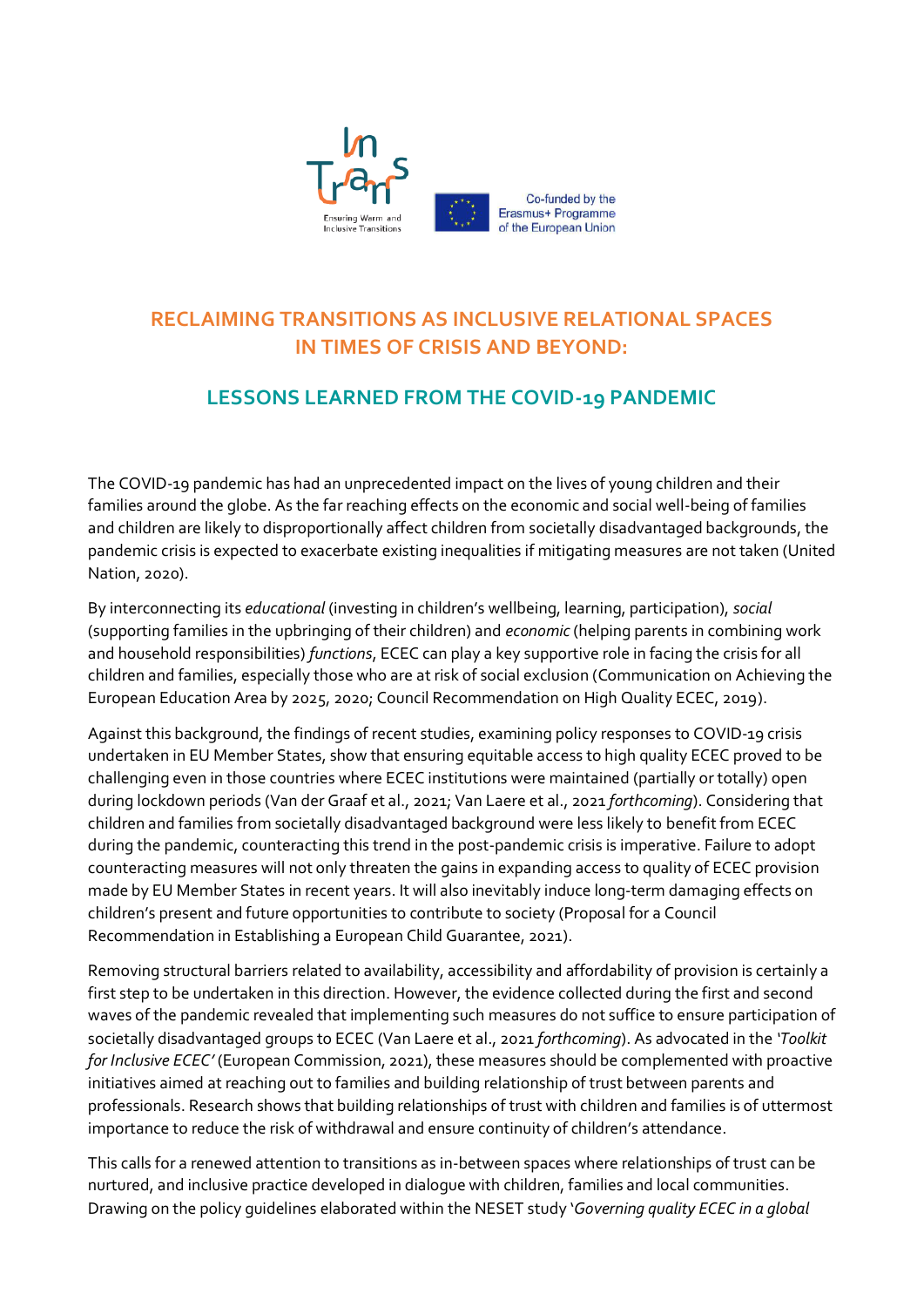*crisis: lessons learned from Covid-19 pandemic'* (Van Laere et al., 2021 *forthcoming*), the **INTRANS project** has identified **five key actions** that policy decision-makers, providers and leaders should undertake – in social dialogue with trade union organizations – to enhance the participation of children and families to ECEC in times of crisis and beyond:

**1) National, regional and local authorities should devise comprehensive joint strategies for continuously reaching out to the most vulnerable groups, in collaboration with ECEC providers and social welfare organisations.** 

In contexts where outreach strategies were used to complement other targeted measures for inclusion, children and families from societally disadvantaged groups were more likely to attend ECEC provision, even in the face of changing pandemic scenarios. Networking and integration with other services – such as health and social services – can facilitate ECEC centres in the process of reaching out to most vulnerable groups and addressing responsively the complex needs of children and families during the crisis.

## **2) Ensuring warm and welcoming transitions from home to the ECEC centre, not only for newly enrolled children and families, but also for those who have been absent from ECEC for a while.**

During the first and second wave of the pandemic the experiences of children and families attending ECEC have been frequently characterised by discontinuity and fragmentation for multiple reasons (i.e. prolonged closure of ECEC settings due to lockdown, quarantine measures, ...). Therefore, investing in good (re)familiarisation trajectories seems to be of uttermost importance, not only for children who are accessing ECEC institutions for the first time, but also for those who are back attending the centre after a long period of absence.

**3) Daily interactions between parents and professionals (at the beginning and at the end of the day) should be prioritized, as they are key in laying the foundation of mutual trust relationship. These interactions nurture a reciprocal dialogue with families, which in turn sustain the inclusiveness of ECEC centres.**

In contexts where the implementation of sanitary protocols might pose restrictions to parents entering ECEC institutions, outdoor and indoor spaces should be rearranged in order to create the conditions for everyday face-to-face exchanges between professionals and parents. Not being able to meet parents on a daily basis has several effects on the wellbeing of children (and families), and it impacts especially the accessibility and participation of more societally disadvantaged groups.

**4) Ensuring continuity of relationships despite discontinuity of attendance: when ECEC centres are closed or children/families are in self-isolation, digital tools can also be used for enabling continuity of educational relationships. Alternative face-to-face meetings can be encouraged too.**

Keeping contact with those children and families who are not physically attending ECEC settings during the pandemic is crucial to: a) ascertain that parents are adequately supported during a challenging period; b) ensure that children experience relational continuity with ECEC staff. Clear guidance should thus be provided to ECEC staff on how online and in-person exchanges are to be conducted safely, in order to foster meaningful interactions while respecting privacy and safety. The reciprocity of communication exchanges (respecting the individuality of each child and family, valuing children's gains in the home environment,…) should be prioritised over the implementation of home-based learning activities (parents should be viewed as co-educators instead of substitute teachers).

**5) Pursuing parents' engagement and active participation in the everyday life of ECEC centres by exploring multi-modal documentation and online communication exchanges.**